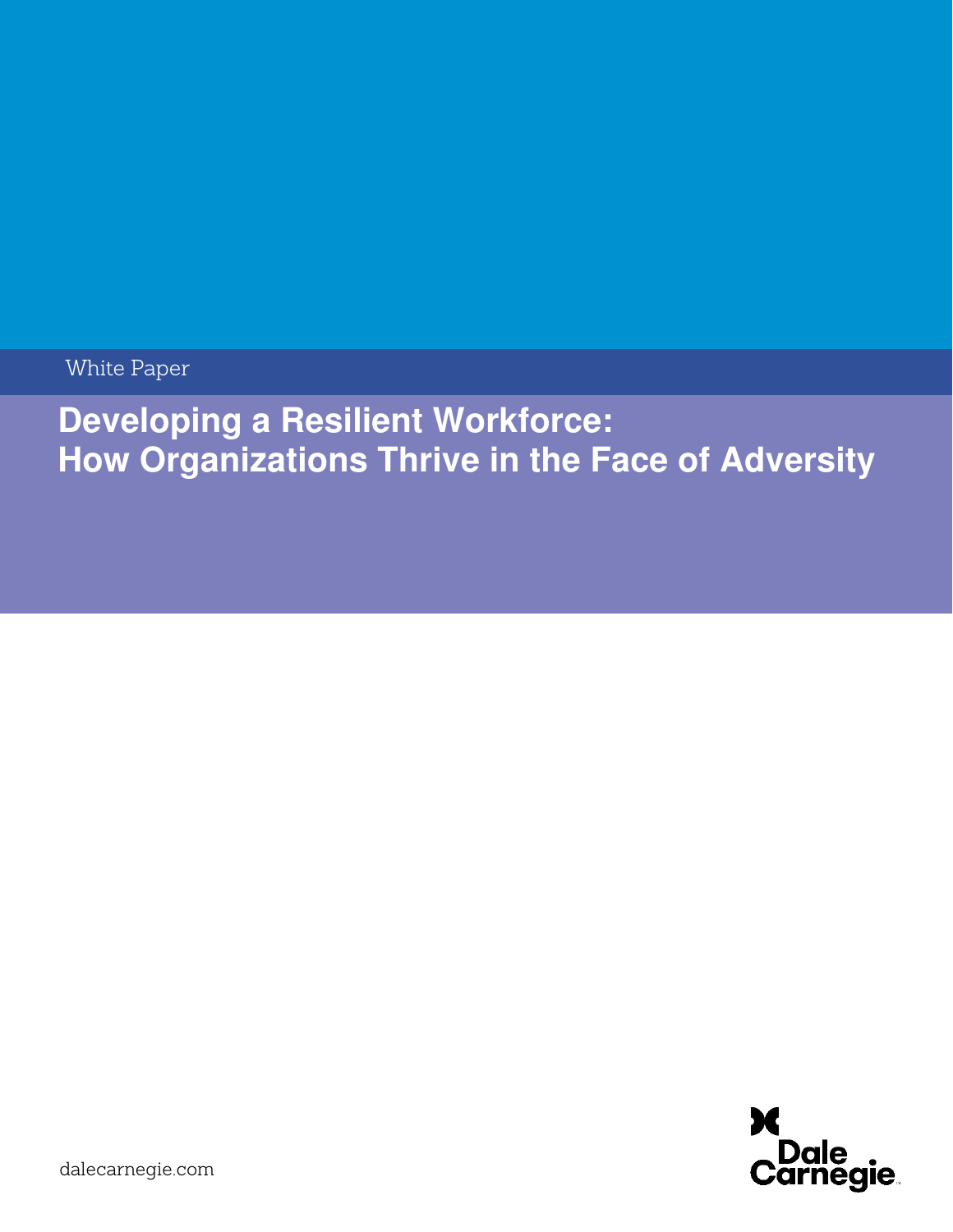# **Why Organizations Need to be Resilient**

Today's business environment is filled with setbacks and unexpected challenges. VUCA (volatility, uncertainty, complexity and ambiguity) is the new normal, and the potential impact of serious crises such as market shocks, governmental instability and pandemics can't be ignored. Few of us are in a position to change the environment in which we operate; we can only control how we prepare for it and respond to it.

Creating a resilient organization that can successfully "bounce back" and grow from adverse experiences has become increasingly critical. For leaders who hope to accelerate performance and capitalize on change and uncertainty, it's moved from highly desirable to absolutely crucial.

Research in the area of resilience as it relates to the workplace is relatively new, but growing fast. In this whitepaper, we examine the existing evidence around the antecedents and outcomes of resilience at the individual, team and organizational level, as well as the results of a recent survey conducted by Dale Carnegie Training of more than 6,500 employees across twenty countries around the world and what they suggest that leaders can do to ensure their people are prepared to perform under pressure from adversity.<sup>1</sup>

## **What Is Resilience?**

Resilience refers to people's ability to "bounce back" from adverse experiences and is characterized by the capacity to cope, recover and learn from them. Underpinning those behaviors are attitudes that support a mindset that is open to information and primed to succeed — specifically, a positive attitude and confidence in one's abilities.

Research on resilience in individuals suggests that people follow one of a handful of trajectories in response to adversity:<sup>2</sup>

- 1. Low distress with minimal impact on functionality (Resilient)
- 2. Initially high distress followed by reduced levels of distress, or distress that initially increases and then decreases over time (Recovered)
- 3. Moderate initial distress that increases over time (Delayed)
- 4. Initial distress that does not decrease significantly over time (Chronic)

It's clear that the fate of an organization facing adversity can be profoundly affected by the trajectories its employees follow. Contrasting examples aren't in short supply. While the 2008 financial crises hit all banks hard, some ended up being sold off to competitors (as Washington Mutual was to JP Morgan Chase), while others reinvented themselves, repaid bailouts and returned to strong profitability (Ally Bank). And while the highly competitive technology sector is littered with the skeletons of behemoths that couldn't respond to adversity (think Netscape, MySpace and AOL), others reinvented themselves and

returned to market leadership (Apple in personal computing) or dominance of a new arena (IBM in artificial intelligence).

## **What Do We Mean By "Adversity" in the Workplace?**

When it comes to research on resilience, adversity has been defined in many ways. In grief-centered studies, psychologists and behavioral scientists define it as the loss of a loved one. In healthcare workers, it could be patient deaths; for soldiers and first

*72% of respondents say they have experienced one or more conditions conditionsin the past year in the yearthat can be considered a form of adversity in the workplace. adversity workplace.* 

<sup>1</sup> Dale Carnegie & Associates online survey of 6,509 respondents in 20 countries completed in February 2020.

<sup>2</sup> Bonanno, G., Westphal, M. and Mancini, A., 2011. Resilience to Loss and Potential Trauma. *Annual Review of Clinical Psychology*, 7(1), pp.511-535.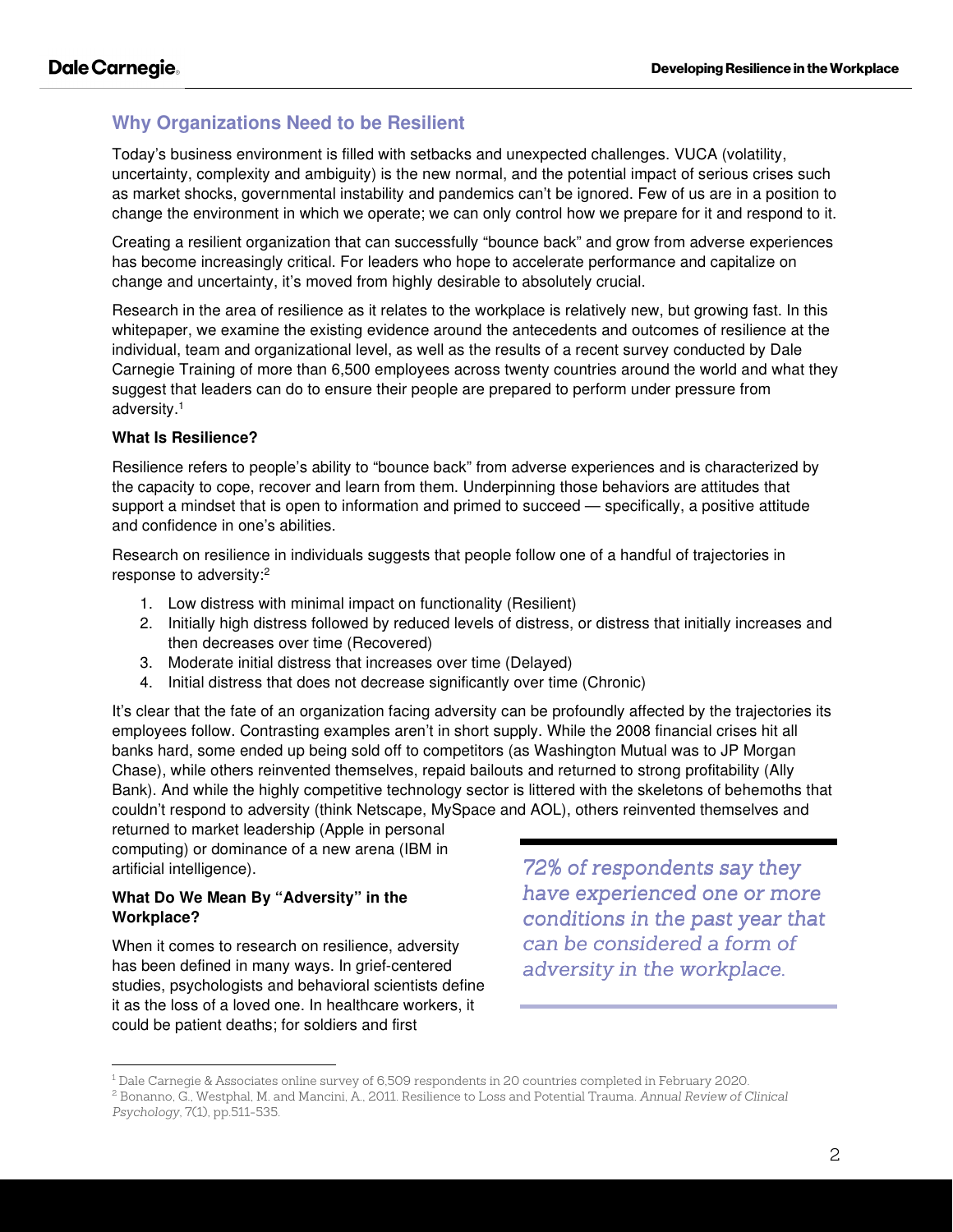responders, adversity encompasses traumatic events resulting from emergencies, natural disasters and war.

Resilience research within the business world is less advanced. While some business leaders might say "our people don't deal with that kind of adversity," adversity at work does exist in other forms. It may include crises or traumatic events, and it may also come in the form of lower intensity but high-frequency or extended stressful circumstances, such as prolonged uncertainty, significant failures, conflict with colleagues or superiors, mergers and even positive change, progress and increased responsibility. $3$ 

Other types of adversity in the workplace, according to researchers, include facing exhausting workloads, having little control over one's job, being denied recognition, working in isolation, unfair working conditions or values conflicts on the job.<sup>4</sup>

In our survey, 72% of respondents indicated they have experienced one or more conditions that can be considered a form of adversity in the workplace.

As the chart below shows, exhausting workloads, reorganizations/changing job roles and difficult relationships with coworkers were all reported by more than half of those surveyed. Experiencing job instability, conflicts between one's values and those of the organization, traumatic events and layoffs due to automation were also commonly reported.



For the individual, these kinds of conditions can lead to burnout, emotional exhaustion, sleep problems, low energy, limited concentration, poor performance and more.

In 2017, the electric car manufacturer Telsa, Inc., was criticized for a lack of concern for the wellbeing of its workers. Employees described grueling hours and intense pressure to meet production numbers. In a concrete example of the physical toll that this kind of workplace adversity can take, The Guardian reported that ambulances had been dispatched more than 100 times since 2014 for workers experiencing

<sup>3</sup> Luthans, F., 2002. The need for and meaning of positive organizational behavior. *Journal of Organizational Behavior*, 23(6), pp.695-706.

<sup>4</sup> Maslach, C. and Leiter, M., 2008. Early predictors of job burnout and engagement. *Journal of Applied Psychology*, 93(3), pp.498-512.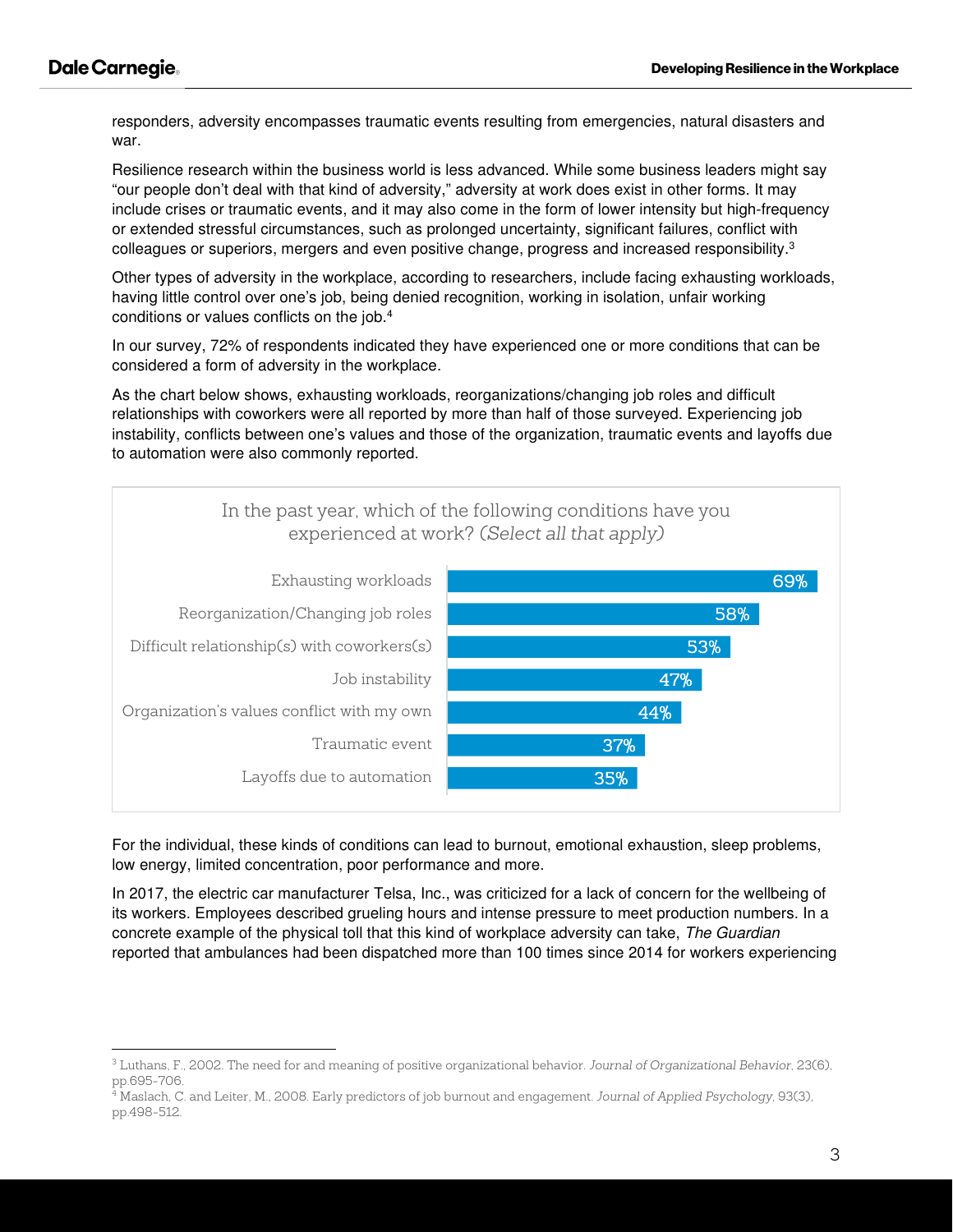fainting spells, dizziness, seizures, abnormal breathing and chest pains — in addition to those called for injuries and other medical issues.<sup>5</sup>

For the teams that depend on them and the organizations that employ them, the consequences can be cumulative and significant when employees face significant workplace adversity.

As we'll discuss later, there are things that organizations and leaders can do to mitigate the impact of some adverse situations — but not all of them. One of the best defenses against a VUCA world is a resilient workforce.

#### **What Percent of People Are Resilient?**

In the scientific literature, reported rates of resilience for police officers and military surpass 80%, but it must be argued that those professions self-select heavily toward resiliency. Some studies have put

resilience in the general population at 35%-65%, while others using different modeling methodologies report the percentage of resilient people to be 47% in the case of spousal loss, 36% with regard to divorce and 48% for unemployment.<sup>6,7</sup>

As we've defined it in our study, about 46% of respondents combine the attitudes and behaviors that suggest robust resilience at work, a group we call the High Resilience Group.

Those in the High Resilience Group demonstrate a unique combination of



attitudes and behaviors: They maintain a positive attitude, are confident in their skills and abilities, cope well with challenges, recover quickly from crisis at work and absorb lessons from adversity that they use to grow and improve future performance. Another 38% exhibit those attitudes and behaviors to a lesser degree, and 16% demonstrate a marked lack of one or more of these aspects of resilience.

Our research found no statistically significant differences between the level of resilience among groups based on age; generations appeared similar. In addition, those employed by a single company on a fulltimed basis were similarly likely to be in the High Resilient Group compared with those whose work is freelance, project based or on contract. Unsurprisingly, higher education levels (having at least a fouryear college degree) and job titles did tend to predict membership in the High Resilience Group.

Of interest, differences in resilience were not explained by the High Resilience Group experiencing fewer adverse conditions at work. In the past year, those in the High Resilience Group were at least as likely as all others to have experienced adverse conditions (listed in the chart on page 3), and they experienced, on average, four of the adverse conditions per respondent compared with 3.5 for all others.

 $^5$  Wong, Julia Carrie. "Tesla Factory Workers Reveal Pain, Injury and Stress: 'Everything Feels like the Future but Us'." The Guardian - US Edition, 18 May 2017.

<sup>6</sup> Bonanno, "Resilience to loss and potential trauma," 514.

<sup>7</sup> Infurna, F. and Luthar, S., 2016. Resilience to Major Life Stressors Is Not as Common as Thought. *Perspectives on Psychological Science*, 11(2), pp.175-194.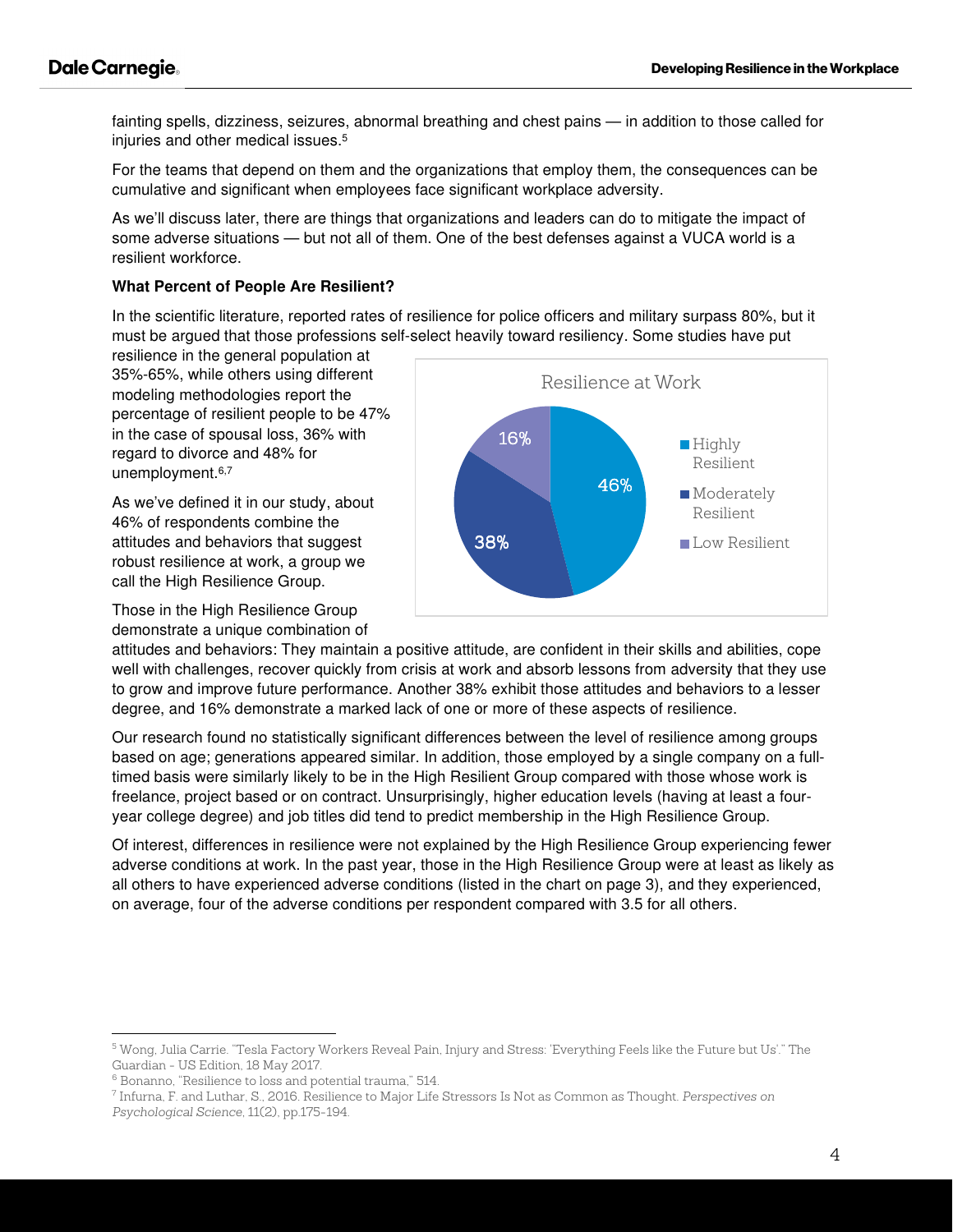*Of those who said they have experienced an anadverse adverse condition at work, work, only half as half as manyin the High Resilience in High Group said it resulted in a high level of stress for them.* 

Resilient people may, however, perceive the same condition as less stressful than less resilient people do. In fact, just 16% from the High Resilience Group who said they've experienced some kind of adverse condition at work said it resulted in a high level of stress for them, compared with nearly double that number (31%) in the Low Resilience Group. It underlines the reality that resilience is about how people perceive adversity as well as how they respond to it — which is why both attitudes and behaviors are critical components of resilience.

# **Benefits of Resilience at the Individual, Team and Organizational Levels**

Research on resilience in the workplace and elsewhere points to a number of positive outcomes at the individual, team and organizational levels. The figure below summarizes some of the existing research on benefits of resilience at each.<sup>8</sup>



Our study confirmed a number of those positive outcomes. In comparison with the Low Resilience Group, highly resilient employees were:

- More than twice as willing to consistently give their best efforts at work (63% vs. 27%).
- Significantly more likely to feel relatively free of serious stress at work, reporting that they rarely or never felt stress 58% of the time vs. 39% of the time in the Low Resilience Group.

 $^8$  Hartmann, S., Weiss, M., Newman, A. and Hoegl, M., 2019. Resilience in the Workplace: A Multilevel Review and Synthesis. *Applied Psychology*.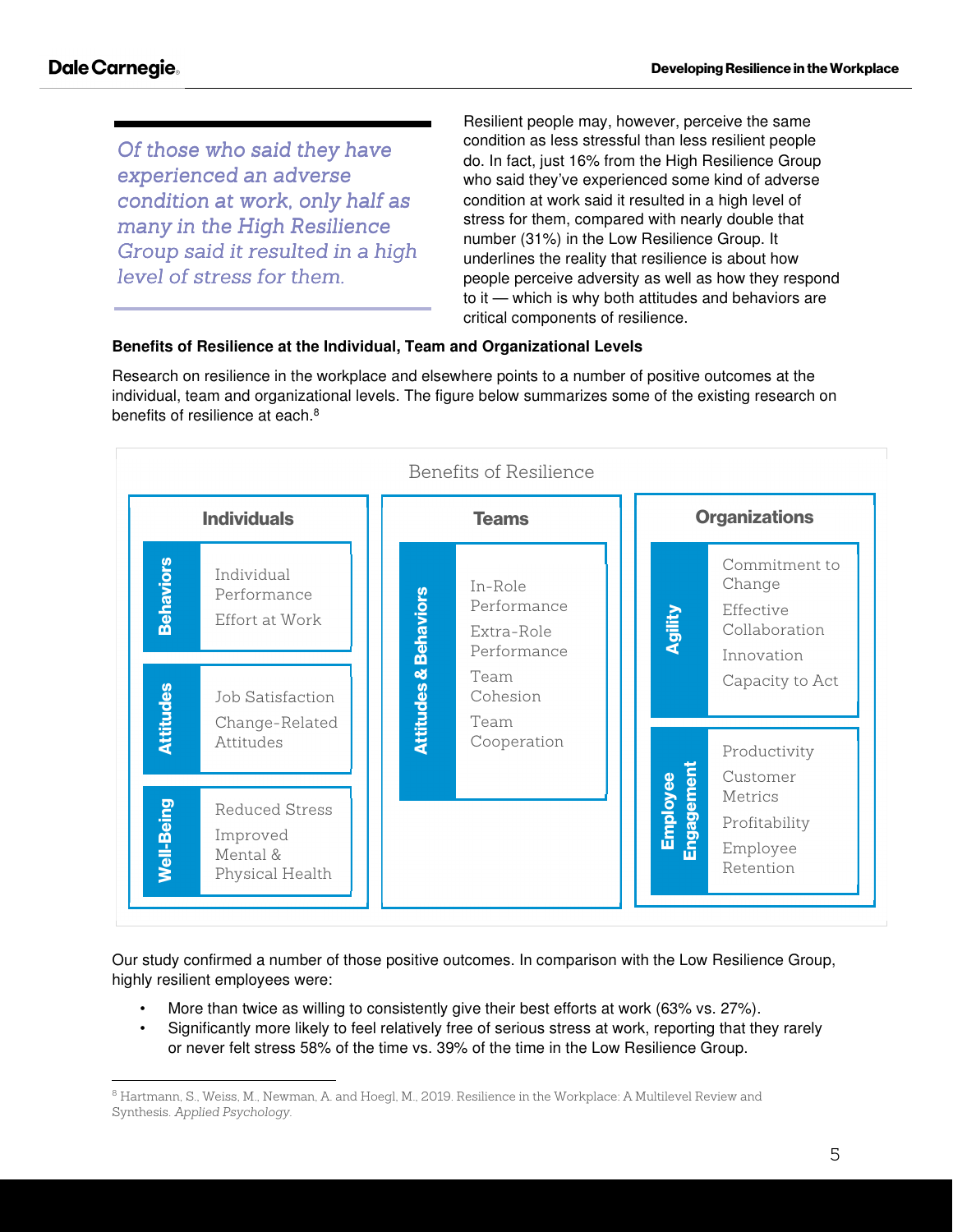Less than half as likely to give up on their current employer and be in the process of looking for a job elsewhere (7% vs 17%).

Teams benefit from resilience, too. Research points to resilient teams cooperating more effectively and being better at finding solutions when faced with challenges and adversity. As measured by their supervisors, resilient team members in one study also demonstrated superior performance in both fulfilling the requirements of their own jobs (in-role) and in going above and beyond by contributing with behaviors that benefit team performance (extra-role) — for instance, offering to assist colleagues or volunteering ideas for improvements.<sup>9</sup>

In addition, the High Resilience Group held markedly different attitudes toward change. More than 9 in 10 (92%) believe that embracing change is the best way to approach it, compared with just 52% of the Low Resilience Group.

Through these kinds of individual and team benefits of resilience, organizations become more agile as well. Positive change-related attitudes and higher levels of individual effort and performance, combined with enhanced collaboration resulting from team cohesion and cooperation, enable a capacity to act and innovate, positioning organizations well to thrive in rapidly changing environments.

Highly resilient employees were also more than three times more likely to be actively engaged, and substantial evidence now exists for the considerable advantages which come with high levels of employee engagement, including greater productivity, higher retention, better customer metrics and much more.<sup>10</sup>

#### **What Drives Resilience?**

A highly resilient workforce is clearly desirable, but opinions differ on the best way to achieve it.

Some theorize that resilience is a single or group of innate traits that may or may not change in response to the environment.<sup>11</sup> In that case, hiring for resilience is a logical option. In fact, many suggest companies should screen for resilience during the interview process and specifically hire people who have it. Pre-employment assessment companies now offer to evaluate candidates for characteristics of resilience, and our own model suggests that those with a positive attitude, confidence and the capacity to cope, recover and learn from adverse experiences would be a good place to start. However, if resilience is indeed malleable, that would mean it can be strengthened or depleted by the environment in which an individual finds themselves. In that case, hiring for resilience without attention to drivers at the team and organizational level may be an ineffective strategy.

Others propose a different theory. The scientific consensus seems to be moving toward viewing resilience as an emergent state. Researchers suggests that, rather than being an innate trait that people have or don't have, resilience is the result of a process that combines individual traits, attitudes and behaviors together with work-related environmental factors, many of which can be developed or modified to strengthen resilience in individuals, teams and the entire organization.

With that in mind, another rational strategy would be to grow resilience within the organization using a holistic approach. The model that follows captures the important drivers suggested by other researchers for which our own data provide additional support.

<sup>9</sup> Meneghel, I., Salanova, M. and Martínez, I., 2016. Feeling Good Makes Us Stronger: How Team Resilience Mediates the Effect of Positive Emotions on Team Performance. *Journal of Happiness Studies*, 17(1), pp.239-255.

<sup>10</sup> Gallup, Inc. "State of the American Workplace." *Gallup.com*, 15 Feb. 2017, news.gallup.com/reports/199961/state-americanworkplace-report-2017.aspx

<sup>&</sup>lt;sup>11</sup> Britt, T., Shen, W., Sinclair, R., Grossman, M. and Klieger, D., 2016. How Much Do We Really Know About Employee Resilience? *Industrial and Organizational Psychology*, 9(2), pp.378-404.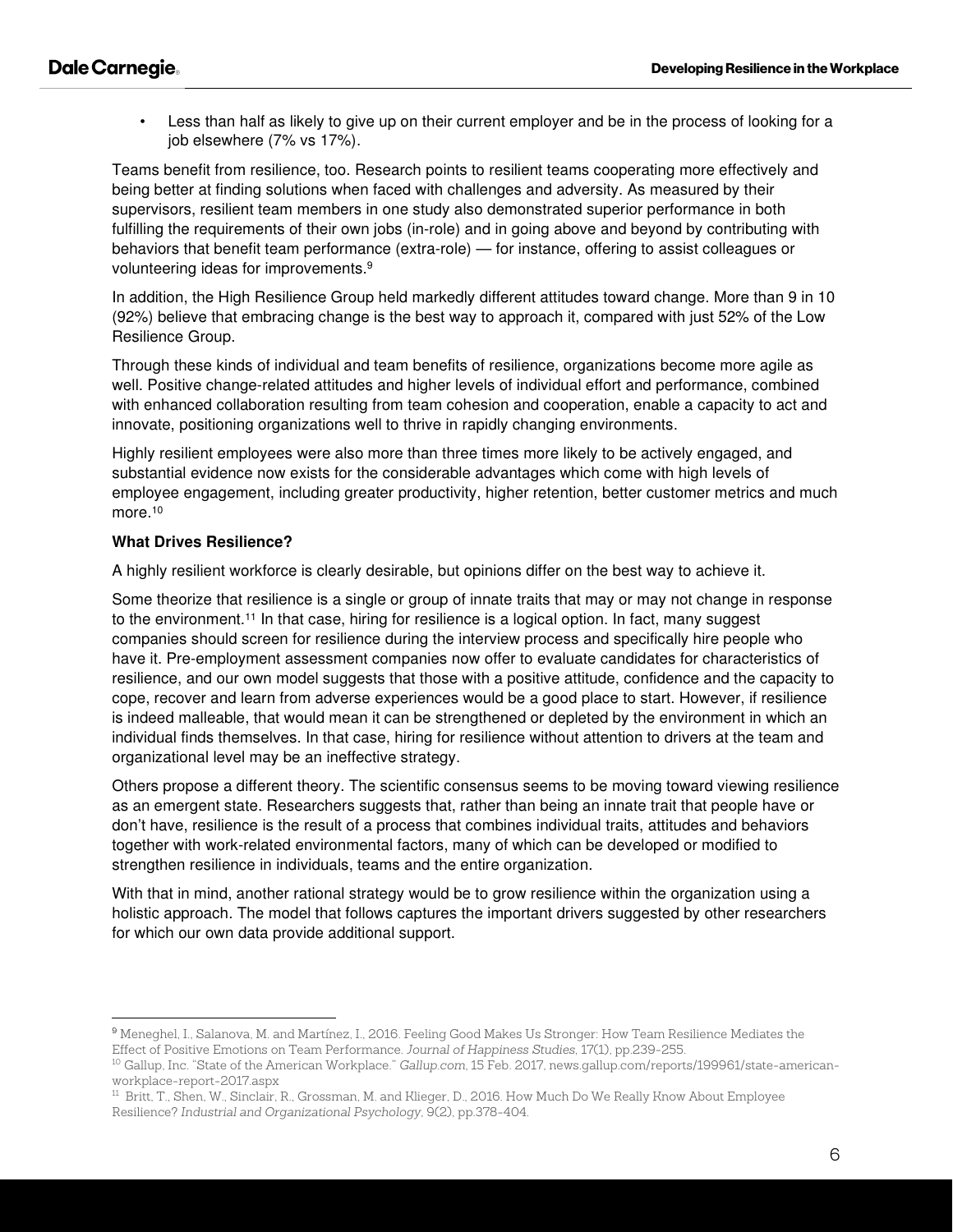## **How Can Resilience Be Developed in Individuals?**

Coping with, recovering and learning from mistakes are all critical to resilience. It starts with perceptions: of the adversity itself and of challenges as opportunities for growth.

Recognizing the value of learning from mistakes is also essential, and research shows that learning is facilitated when individuals possess self-confidence and positive attitudes.<sup>12</sup>

People with a positive outlook expect — and get — positive outcomes more often than those without it. In many situations, positivity also enhances problem-solving and decision-making and helps people think more flexibly, innovatively and creatively.<sup>13</sup> The Broaden and Build theory suggests that positivity allows humans a broader range of potential thoughts and behaviors (as opposed to negativity, which limits them), and that, over time, this helps people build their own physical, intellectual, social and psychological resources.<sup>14</sup> In the long run, these resources are what help people "bounce back" from adverse experiences.

In our survey, those who expressed a consistently positive attitude at work were considerably more likely to be highly resilient than all other respondents (71% vs. 32%)



Self-confidence, the other important enabler of learning, centers on a person's belief in their abilities and a view that, in general, they can accomplish what they set out to do. It's derived from both our own beliefs about ourselves and our interactions with the world around us. Self-confident people have the advantage of being better able to focus on taking in new information and evaluating its potential usefulness. Managers can enhance self-confidence in their employees with sincere appreciation for their contributions and specific praise in recognition of their achievements.

Those who said they consistently feel confident in their skills and ability were more than twice as likely as all others to be highly resilient (66% vs. 31%).

To support individuals' ability to cope, recover and learn, leaders can start by modeling genuine positivity and building self-confidence in their people.

<sup>12</sup> Komarraju, M. and Nadler, D., 2013. Self-efficacy and academic achievement: Why do implicit beliefs, goals, and effort regulation matter? *Learning and Individual Differences*, 25, pp.67-72.

<sup>13</sup> Isen, A., 2001. An Influence of Positive Affect on Decision Making in Complex Situations: Theoretical Issues with Practical Implications. *Journal of Consumer Psychology*, 11(2), pp.75-85.

<sup>&</sup>lt;sup>14</sup> Fredrickson, B., 2001. The role of positive emotions in positive psychology: The broaden-and-build theory of positive emotions. *American Psychologist*, 56(3), pp.218-226.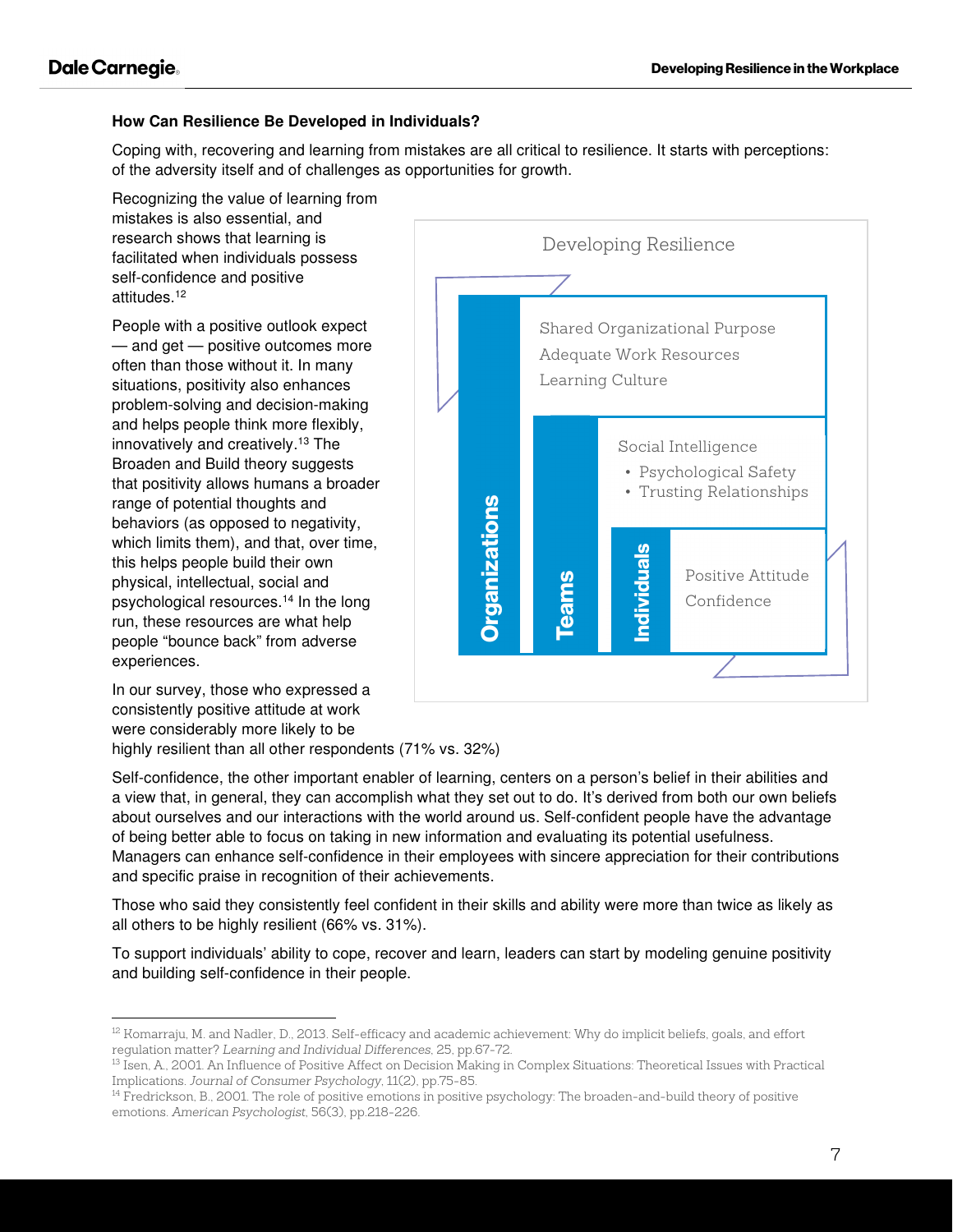#### **What Can Leaders Do to Increase Resilience in Their Teams?**

Scientists have identified several antecedents of resilience at the team level, including team connectivity and strong communication, among others. Many of them hinge on a team's social intelligence, which refers to people's ability to deal with challenging social contexts effectively; understanding others' concerns, feelings and emotional states; and knowing what to say, when to say it and how to say it in order to build and maintain positive relationships with others.<sup>15</sup>

Teams with high social intelligence build high quality, trusting, supportive relationships and create an environment of psychological safety, both of which have been shown to foster resilience and team effectiveness.

Another important driver of team resilience is experiencing positive emotions. Prior work at Dale Carnegie has identified key emotions — in addition to confidence, which we've discussed above — that leaders should strive to evoke in their teams to drive engagement: *connected, valued* and *empowered*. These same emotions also appear to support resilience.

When trusting relationships are the norm, people feel *connected*. When a manager shows sincere appreciation, it makes them feel valued. And empowered employees feel greater control over their work, which reduces negative stress and boosts resilience.

Of respondents in our study who consistently feel all three emotions (connected, valued and empowered) 77% were highly resilient, nearly double the rate of high resilience (41%) among all others.

Strengthening social intelligence to build trusting relationships and psychological safety in order to evoke positive emotions can improve team resilience.

*Of respondents who consistently feel connected, consistently connected,*  valued and empowered, 77% *were highly resilient, nearly double the rate of high resilience in all others. in others.* 

#### **What Can Organizations Do to Create an Environment That Strengthens, Rather Than Breaks Down Resilience?**

Having a shared organizational purpose is essential to creating an environment that encourages resilience and was supported by the results of our survey. A purpose provides a valuable sense of orientation and meaning, especially in times of adversity. Of those who couldn't strongly agree they have a sense of purpose at work, only one third manage to be highly resilient.

Providing adequate work resources is also essential, as explained by the Job-Demands Resource model, which suggests that stress is a response to an individual having inadequate resources to meet the demands of their work. It advocates providing additional resources in challenging times to sustain resilience. These may include intangible resources such as autonomy and empowerment in addition to, or even instead of, tangible resources.

Many employees are struggling with a lack of resources. In fact, there were a substantial number in our survey (about 3 in 10) who acknowledged a problem in this area by responding in a neutral or negative way regarding resources. Of those, only 27% were highly resilient.

Fostering a learning culture is another way to support resilience at the organizational level.<sup>16</sup> That may encompass facilitating and encouraging the free flow of information, as well as both informal and formal

<sup>15</sup> Rahim, M., 2013. A Structural Equations Model of Leaders' Social Intelligence and Creative Performance. *Creativity and Innovation Management*, 23(1), pp.44-56.

<sup>&</sup>lt;sup>16</sup> Malik, P. and Garg, P., 2017. The relationship between learning culture, inquiry and dialogue, knowledge sharing structure and affective commitment to change. *Journal of Organizational Change Management*, 30(4), pp.610-631.